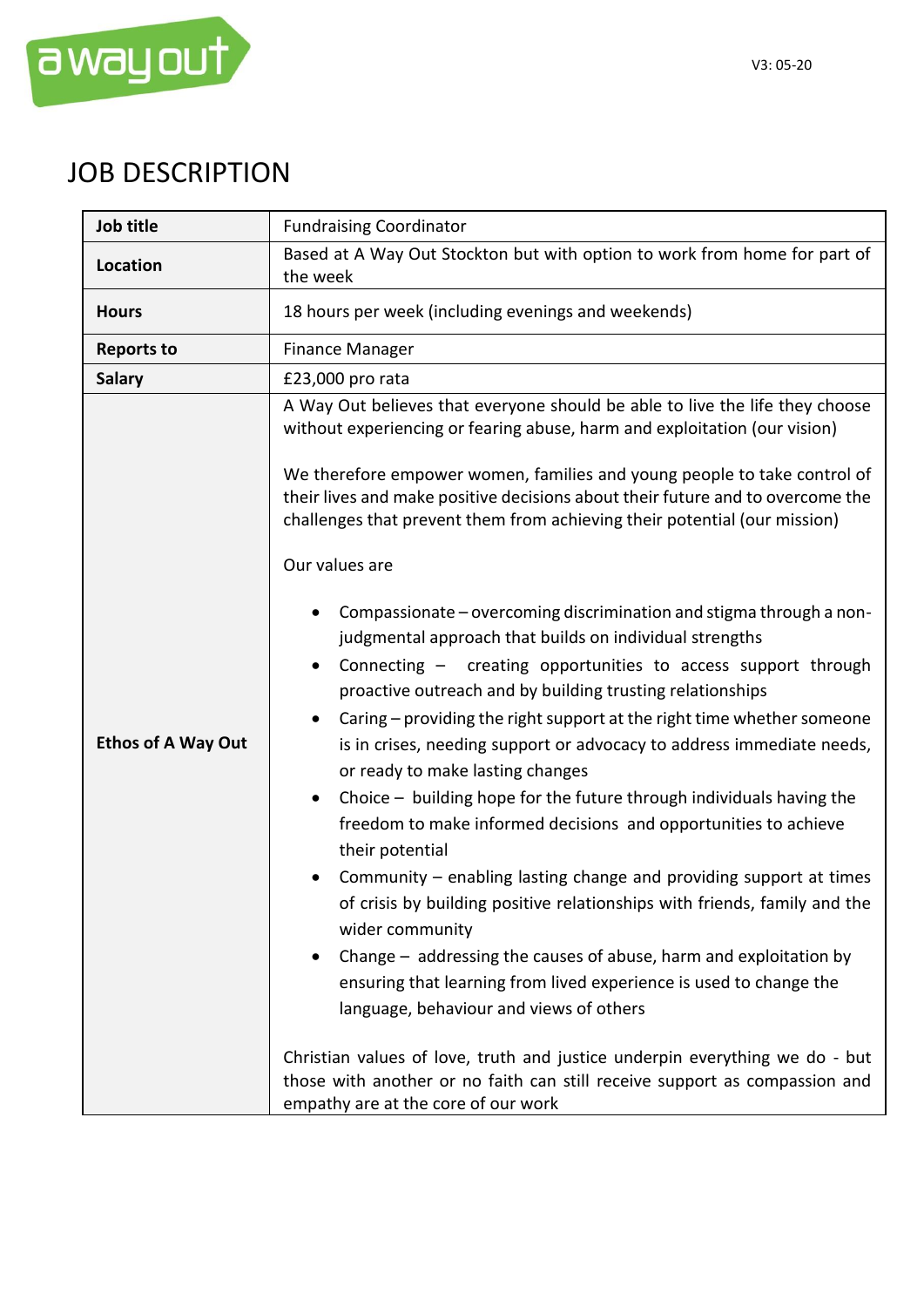|                    | The role will be responsible for developing our network of corporate partners<br>(particularly local businesses) and creating mutually beneficial opportunities<br>for them to support A Way Out. This includes partners raising their profile,<br>supporting the wider community, and staff gaining new skills and experience<br>and improving their wellbeing, through fundraising and/or providing grants<br>and/or donating goods or through volunteering. |
|--------------------|----------------------------------------------------------------------------------------------------------------------------------------------------------------------------------------------------------------------------------------------------------------------------------------------------------------------------------------------------------------------------------------------------------------------------------------------------------------|
| <b>Job Summary</b> | The role will also work with trustees, staff and volunteers to raise awareness<br>and understanding of A Way Out and generate additional income.<br><b>This</b><br>includes supporting others to build our networks within the Christian<br>community, to prepare applications to charitable trusts and proposals for<br>partners, and to create opportunities for our beneficiaries to be involved in<br>fundraising.                                         |

## **Key responsibilities and duties**

- To lead the development and delivery of a corporate partnerships strategy that enables the delivery of our organisational strategy and business plan by raising awareness and understanding of A Way Out and generating additional income towards the cost of our services
- To proactively develop new and existing corporate partnerships based on shared values and common goals through ongoing research, networking and promotion including via social media
- To be creative in developing and delivering specific opportunities for corporate partners to support A Way Out by undertaking fundraising, providing grants, or donating goods, as well as through employee volunteering
- To work with trustees, staff and volunteers to use corporate partnerships as an opportunity to promote the Christian values that underpin A Way Out and to challenge the discrimination and stigma faced by our beneficiaries
- To act as the first point of contact for corporate partners and to deliver presentations and attend meetings and events on behalf of A Way Out
- To maintain an up to date record of contacts and a work plan to enable efficient and effective coordination and communication and proactive relationship management